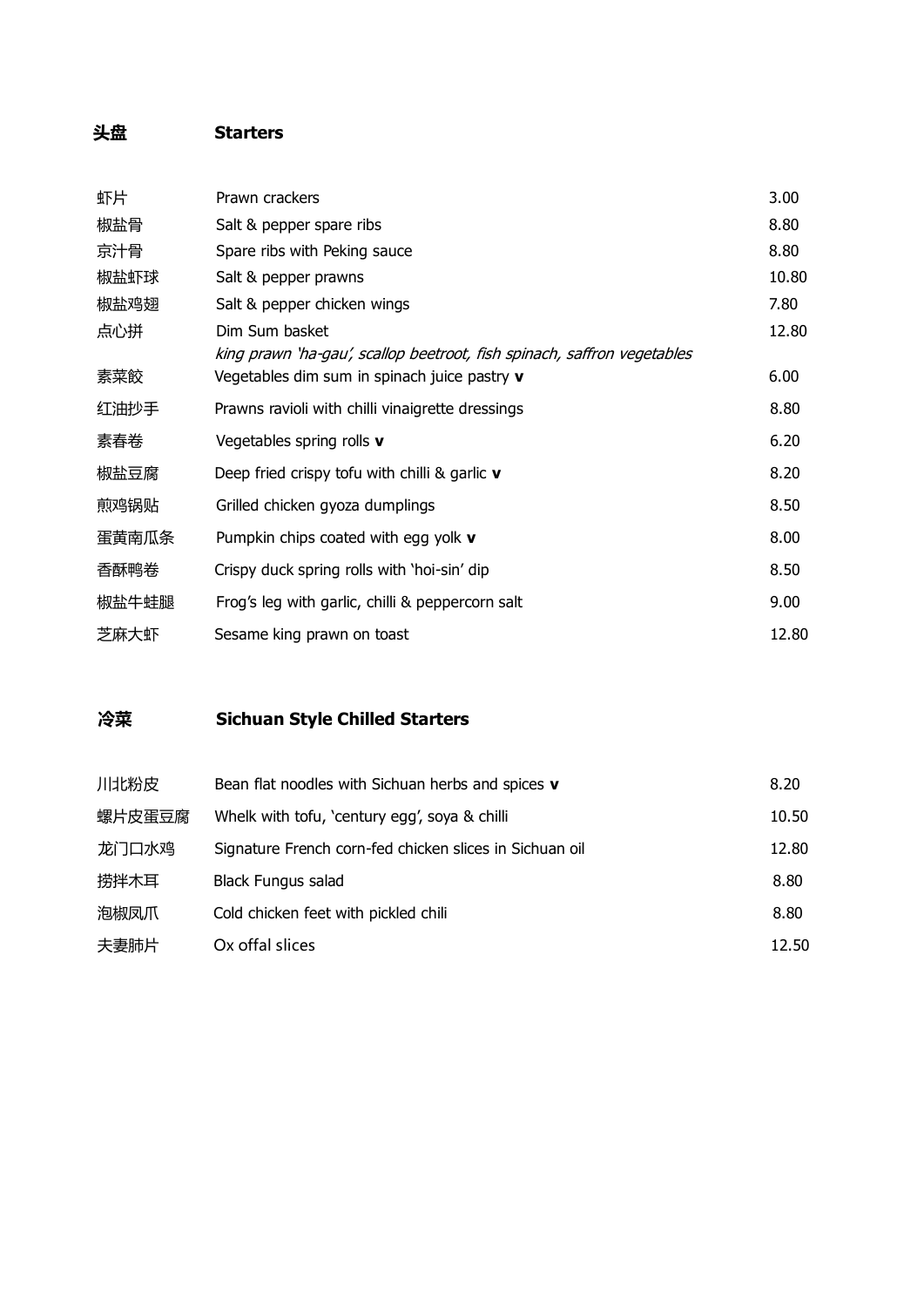### **沙拉 Salad**

| 姜汁秋葵                                                 | Okra with grated ginger $\&$ soya $v$                      | 6.80 |
|------------------------------------------------------|------------------------------------------------------------|------|
| 清爽佛手瓜                                                | Cha-cha melon with passion fruit & pomegranate $\mathbf v$ | 8.80 |
| 拍黄瓜                                                  | Marinated cucumber with garlic and vinegar                 | 6.80 |
| 老醋菠菜拌花生米 Vinaigrette spinach with flavourful peanuts |                                                            | 8.80 |
| 炝土豆丝                                                 | Shredded potato salad                                      | 6.80 |

### **汤羹 Soups**

| 黑松露鲍鱼汤  | Abalone with black truffle soup                                      | 38.80 |
|---------|----------------------------------------------------------------------|-------|
| 海鲜酸辣汤/素 | Seafood hot & sour soup<br>vegetarian <b>v</b> option also available | 6.80  |
| 紫菜云吞汤   | Pork 'won-ton' & seaweed soup                                        | 6.50  |
| 云吞鱼滑汤   | Pork 'won-ton' minced fish soup                                      | 6.80  |
| 纪子竹笙豆腐羹 | Bamboo fungus, mushrooms & tofu soup with goji berry v               | 6.50  |
| 鸡肉粟米汤   | Chicken & sweetcorn soup                                             | 6.50  |
| 蟹肉蟹粟米汤  | Crab meat & sweetcorn soup                                           | 6.50  |
| 当归猪蹄汤   | Double boiled pig's trotter with Angelica herbs                      | 6.50  |

### **北京烤鸭 Barbecued Peking Duck**

片皮, 鸭肉生菜包 carved & served with pancakes & 'hoi-sin' sauce, lettuce wrap second course

|    | 另加三食 (豆腐, 时蔬鸭骨汤) | 8.00  |
|----|------------------|-------|
| 半只 | half             | 38.00 |
| 全只 | whole            | 68.00 |

## **香酥鸭 Crispy Aromatic Duck**

| 脆皮香酥鸭 | served with pancake, spring onion & cucumber |       |
|-------|----------------------------------------------|-------|
| 1/4只  | quarter                                      | 13.80 |
| 半只    | half                                         | 23.80 |
| 全只    | whole                                        | 38.00 |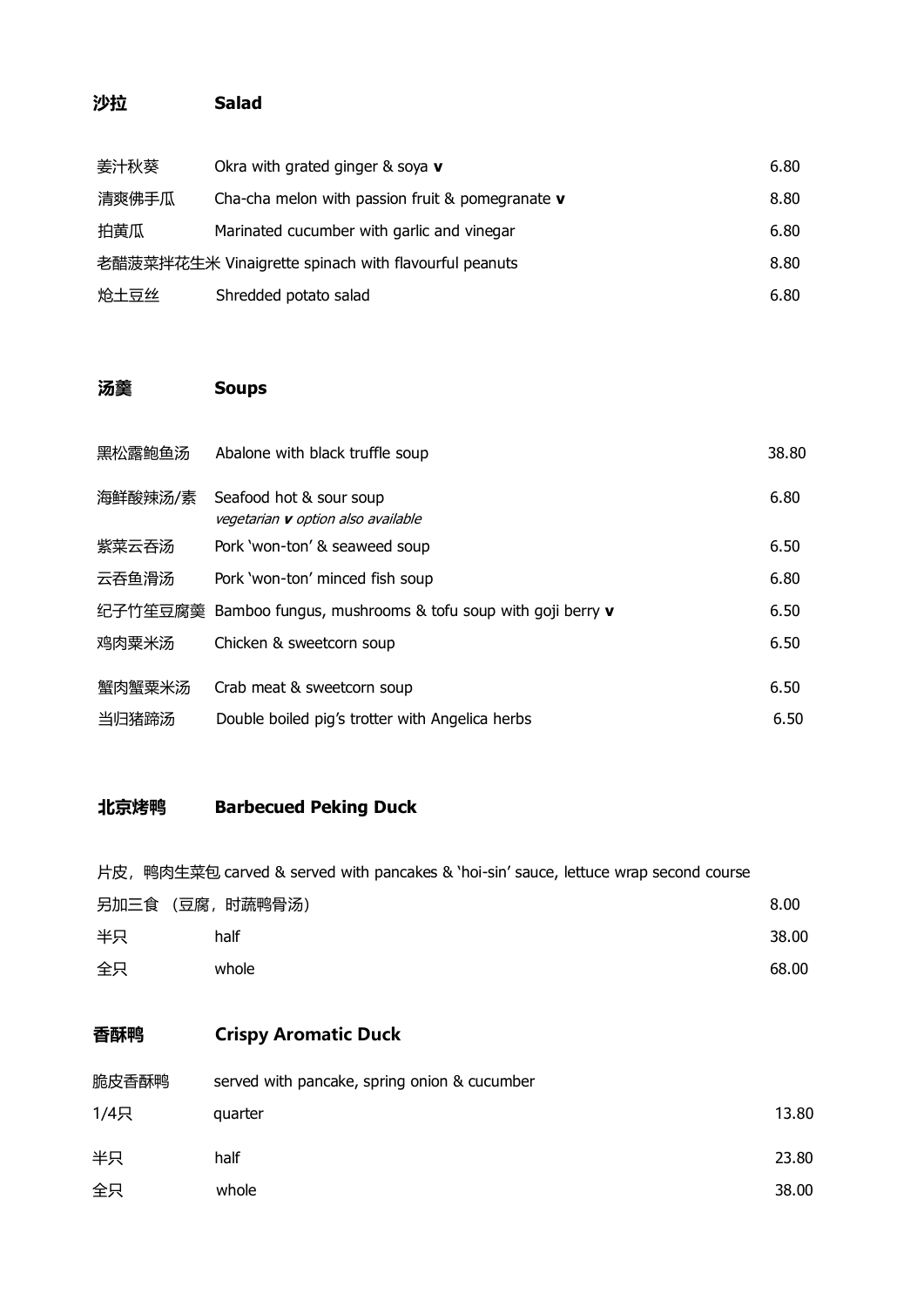#### **龙门烤鱼 Signature Sichuan Grilled Sea Bass Pot £24.80**

木耳, 土豆片, 豆腐 served with black fungus mushroom, tofu & potato slices

#### **可选择以下配汤**

- 四川鲜椒 Fresh chilli and Sichuan black pepper
- 香锅麻辣 Sichuan spicy 'Ma-la' Style
- 重庆酸菜 Preserved vegetables and spices
- 豆豉浓汤 Black bean
- 养颜番茄 Classic tomato

#### **特色配料可加 Enhance your sea bass pot with the following additions:**

| 日本鹿儿岛和牛 | Kagoshima Wagyu ribeye 150g   | 65.00 |
|---------|-------------------------------|-------|
| 极品雪花牛   | Australian Grade 4 Wagyu 100g | 25.00 |
| 澳洲鲜鲍鱼片  | Australian abalone 155q       | 52.00 |
| 帝王蟹     | Alaskan king crab             | 40.00 |
| 鲜带子     | Fresh scallops                | 10.00 |
| 有壳虾     | Tiger prawns in shell         | 12.00 |
| 白鱼片     | White pangasius fish slices   | 10.00 |
| 牛蛙      | Frog's leg                    | 10.00 |
| 山药      | Chinese Yam                   | 6.00  |
| 茼蒿菜     | Tong-hao Chinese greens       | 6.00  |
| 冬瓜      | Winter melon                  | 6.00  |
| 金针菇     | Enoki mushrooms               | 6.00  |
|         |                               |       |

#### **以下配菜 Add any of the followings:**

加一项,加三项,加五项  $1$  for  $£6 - 3$  for  $£15 - 5$  for  $£20$ 

| 蟹棒    | Crab sticks            | 鸭舌  | Duck's tongue          |
|-------|------------------------|-----|------------------------|
| 猪血    | Pig's blood            | 脑花  | Veal's brain           |
| 猪腰    | Pork Kidney            | 黄喉  | Sweetbreads - thymus   |
| 大肠    | Pork intestine         | 毛肚  | Sweetbreads - pancreas |
| 腊肠    | Preserved pork         | 宽粉  | Bean noodles           |
| 梅林午餐肉 | Premium luncheon meat  | 年糕  | Sticky rice cake stick |
| 白菜苗   | Baby pak-choi          | 豆腐皮 | Tofu skin              |
| 芋头    | Yam                    | 大白菜 | Chinese leaf           |
| 香菜    | Coriander              | 花菇  | Shiitake mushroom      |
| 海带    | Seaweed                | 蟹味菇 | Brown shimeji mushroom |
| 甘蓝    | Rutabaga               | 佛手瓜 | Cha-cha melon          |
| 豆腐ト   | Beancurd puff          | 秋葵  | <b>Okra</b>            |
| 菠菜    | Chinese spinach        | 鲜豆腐 | Fresh tofu             |
| 地瓜片   | Sweet potato slices    | 魔芋丝 | Potato noodle knots    |
| 玉子菇   | White shimeji mushroom | 粉丝  | Vermicelli             |
| 冻豆腐   | Chilled tofu           |     |                        |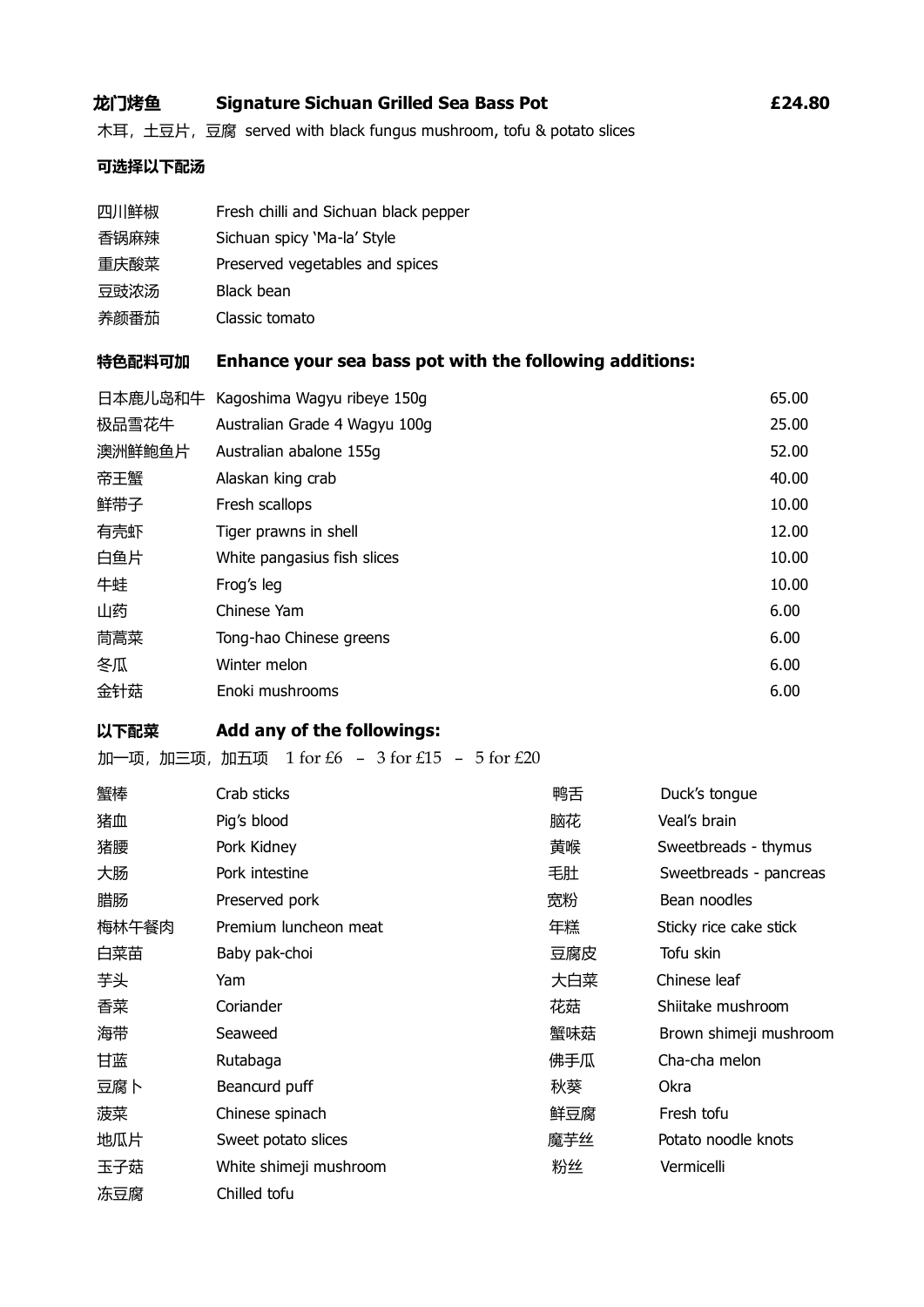## **主菜 Mains**

| 龙门香辣龙虾 | Fresh lobster in Sichuan chilli & herbs<br>approx 650g pre cook weight  | 68.00 |
|--------|-------------------------------------------------------------------------|-------|
| 姜葱龙虾   | Fresh lobster with ginger & scallion                                    | 68.00 |
| 干烧鲈鱼   | Braised sea bass                                                        | 28.00 |
| 红烧鲈鱼   | Sea bass with red braised sauce                                         | 28.00 |
| 沸腾鱼    | Boiled fish with bean sprouts in hot chilli oil                         | 28.00 |
| 重庆酸菜鱼  | Sea bass slices, preserved vegetables, vermicelli, chilli in soup stock | 28.00 |
| 金沙大虾   | King prawns with salted egg yolk                                        | 16.80 |
| 香辣大虾   | King prawns with chilli and herbs                                       | 18.80 |
| 露笋带子虾球 | Scallops & king prawns with shiitake, asparagus & goji berries          | 19.00 |
| 四川虾球   | King Prawns in garlic Sichuan sauce & okra                              | 16.80 |
| 姜葱虾球   | King prawns with ginger & spring onions                                 | 16.80 |
| 豉椒虾球   | King prawns with green pepper in black bean sauce                       | 16.80 |
| 黑椒虾球   | King prawns in black pepper sauce                                       | 16.80 |
| 咖喱虾球   | King prawns with curry                                                  | 16.80 |
| 沙爹虾球   | King prawns with Satay sauce                                            | 16.80 |
| 咕噜虾球   | King prawns with sweet & sour sauce                                     | 16.80 |
| 馋嘴牛蛙煲  | Frog's leg chilli pot                                                   | 14.80 |
|        | 鹿儿岛顶级和牛 Kagoshima wagyu rib-eye with barbecue soya sauce 150g           | 65.00 |
| 水煮牛肉   | Boiled beef slices in Sichuan chilli & peppercorn soup                  | 20.50 |
| 黑椒牛仔骨  | Beef short ribs with black pepper sauce                                 | 20.50 |
| 豉椒牛肉   | Beef with green pepper in black bean sauce                              | 14.80 |
| 黑椒牛肉   | Beef in black pepper sauce                                              | 14.80 |
| 咖喱牛肉   | Beef with curry                                                         | 14.80 |
| 沙爹牛肉   | Beef with Satay sauce                                                   | 14.80 |
| 姜葱牛肉   | Beef with ginger & scallion                                             | 14.80 |
| 干牛丝    | Crispy shredded beef                                                    | 14.80 |
| 龙门辣子鸡  | Classic Sichuan style diced chicken with bed of dried chilli            | 14.80 |
| 鲜椒鸡    | Corn-fed chicken with red & green fresh chilli                          | 14.80 |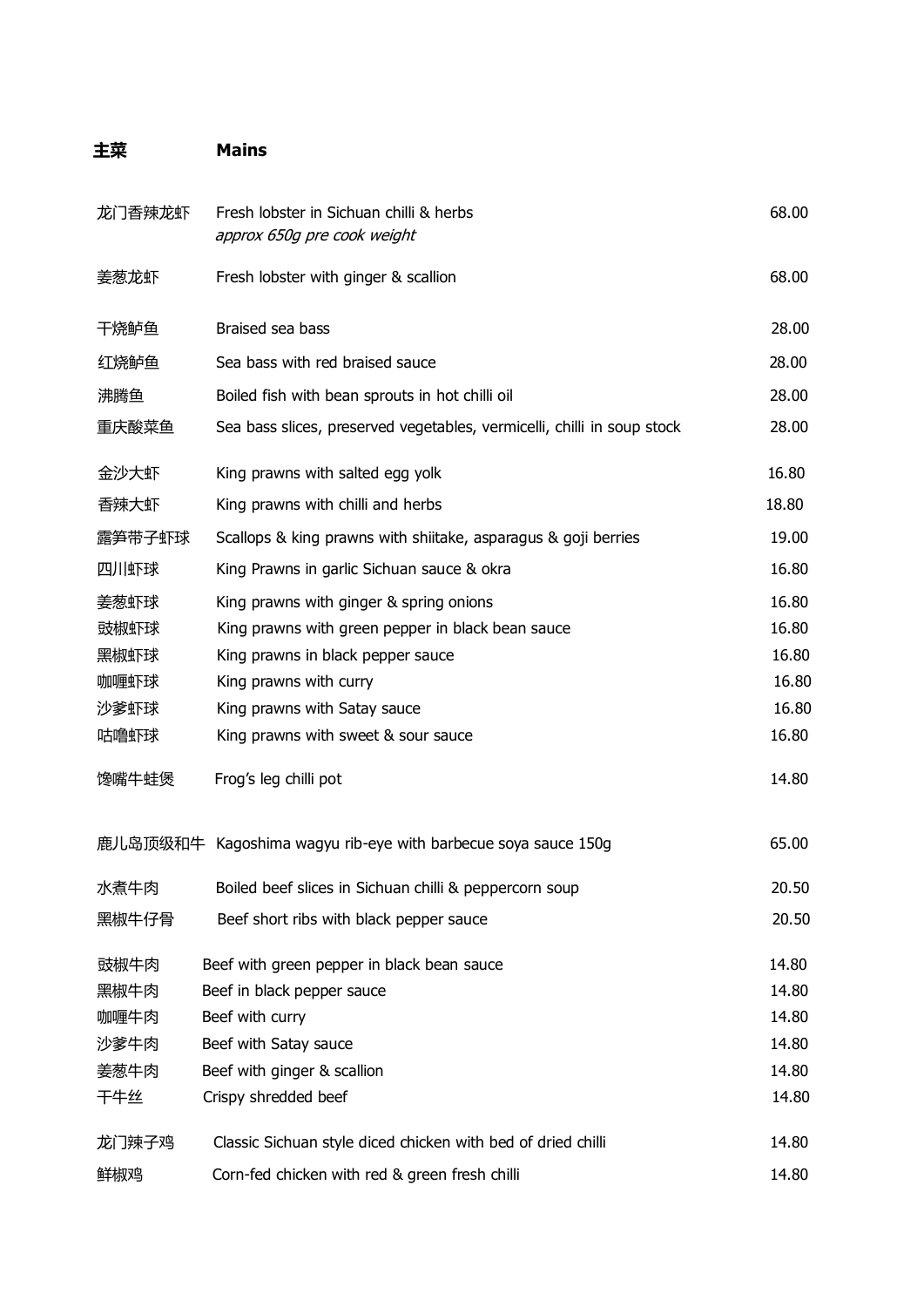| 豆腐, 菜   | <b>Tofu, Vegetables</b>                                               |       |
|---------|-----------------------------------------------------------------------|-------|
| 肉末茄子    | Slow cooked aubergine with minced pork                                | 11.80 |
| 红烧肉     | Braised pork belly cubes                                              | 16.80 |
| 鱼香肉丝    | Sea-spiced shredded pork                                              | 12.80 |
| 干煸肥肠    | Sauteed pork intestine with chilli                                    | 14.80 |
| 火爆腰花    | Sauteed pork kidney slices                                            | 14.80 |
|         | 东北农家小炒肉 Pork belly with bamboo shoots in 'Dong Bei Style'             | 13.80 |
| 黑毛猪回锅肉  | Iberian pork belly slices, leek, chilli & spices, double-cooked style | 13.80 |
| 姜葱羊肉    | Lamb with ginger & scallion                                           | 14.80 |
| 沙爹羊肉    | Lamb with Satay sauce                                                 | 14.80 |
| 咖喱羊肉    | Lamb with curry                                                       | 14.80 |
| 黑椒羊肉    | Lamb in black pepper sauce                                            | 14.80 |
| 豉椒羊肉    | Lamb with green pepper in black bean sauce                            | 14.80 |
| 孜然羊肉    | Lamb with cumin seeds                                                 | 18.80 |
| 毛血旺     | Assorted meats in chilli oil                                          | 26.80 |
| 姜葱鸡肉    | Chicken with ginger & scallion                                        | 12.80 |
| 沙爹鸡肉    | Chicken with Satay sauce                                              | 12.80 |
| 咖喱鸡肉    | Chicken with curry                                                    | 12.80 |
| 黑椒鸡肉    | Chicken in black pepper sauce                                         | 12.80 |
| 豉椒鸡肉    | Chicken with green pepper in black bean sauce                         | 12.80 |
| 菠萝鲜果咕噜鸡 | Sweet & sour chicken in pineapple                                     | 14.80 |
| 重庆宫保鸡   | Classic kung-po chicken with peanuts                                  | 14.80 |

| 尖椒干豆腐  | Tofu with chilli pepper                                    | 10.80 |
|--------|------------------------------------------------------------|-------|
| 四川麻婆豆腐 | 'Ma-Po' tofu with minced beef, chilli & peppercorn         | 10.80 |
| 石锅玉子豆腐 | Wild mushrooms with silky egg tofu in hot stone bowl       | 10.80 |
| 橄榄菜四季豆 | Green beans flavoured with preserved leaf v                | 10.80 |
| 鲜菇小唐菜  | Green pak-choi, shiitake & garlic v                        | 10.80 |
| 蒜蓉皇帝菜  | Tong-ho Chinese greens with garlic v                       | 10.80 |
| 鱼香茄子   | Sea-spiced aubergine v                                     | 10.80 |
| 地三鲜    | Sauteed potatoes, green pepper and aubergine               | 10.80 |
| 空心菜    | Morning glory with garlic, stir fried or with shrimp paste | 10.80 |